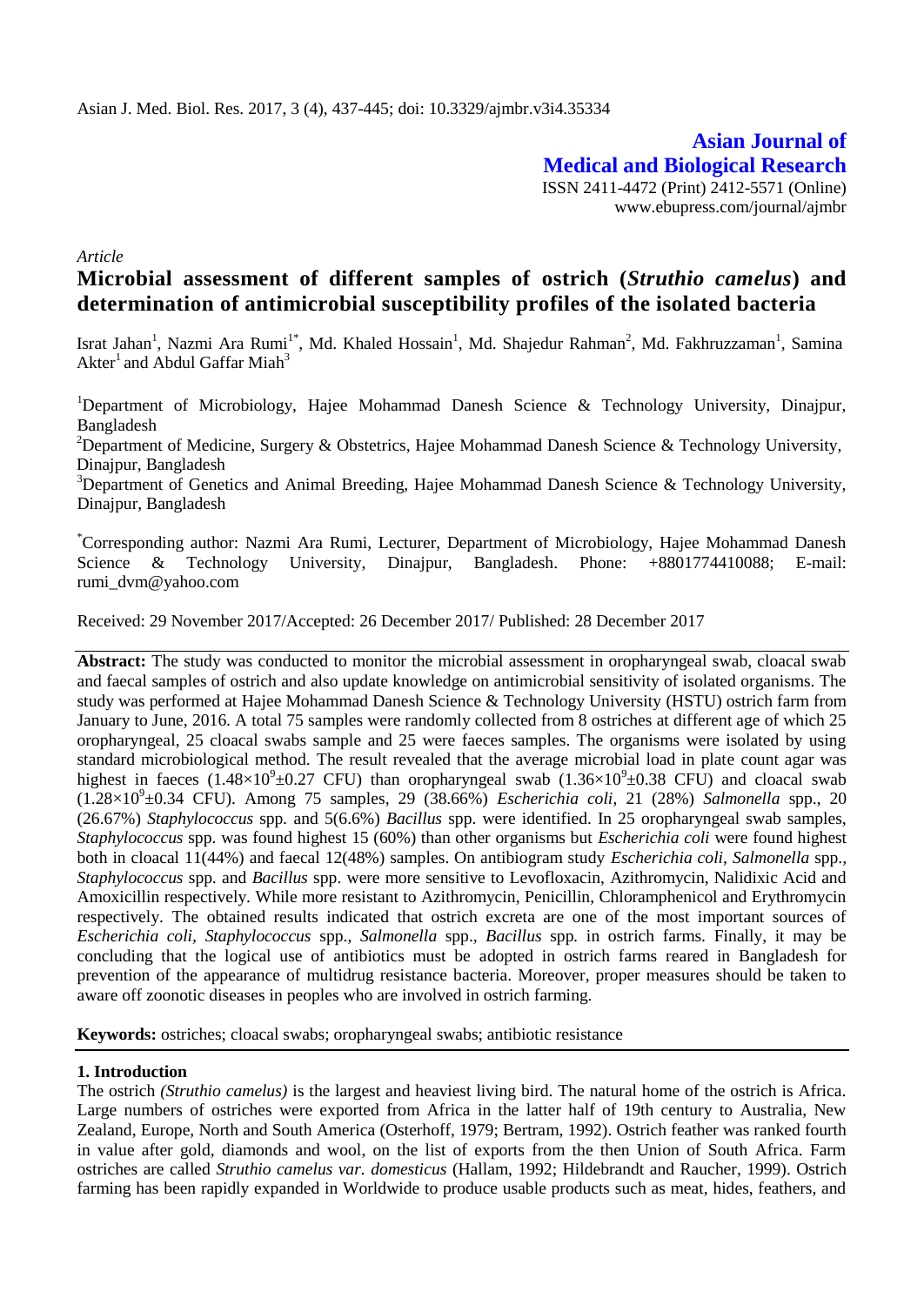eggs. Ostrich raising needs experience and information from farmers and the successful ostrich farming is largely dependent on the ability of farmers to rear sufficient numbers of viable and healthy chicks (Christensen and Nielsen, 2004). The main products obtained from ostriches are plumes (feathers), ostrich skin and a variety of meat products, for example, the liver, the heart and fresh meat,health care products (ostrich fat) (Jones *et al.,* 1997). Feathers are used in the household and motorcar industries as feather dusters (Hastings, 1991). Ostriches are being explored for medical and medicinal purposes (Odendaal, 2000). Ostrich environment and its microbial load play a significant role in influencing the growth performance of ostrich and thus affect the quality of ostrich product. Ostrich meat and other products can be sources for human infections and may get contaminated through handling, processing, cooking, packaging and storage. Meat quality is dependent on the entire meat production chain from the farm where animals are conceived to the consumer (Monin and Ouali, 1991). Housing design also contribute to the level of microbes in ostrich bodies as ostriches penned on cement or tiles are restless and defecate readily when compared to those penned on sand. Cement or tiled flooring becomes wet and soiled and when ostriches lie down, expensive body feathers are soiled with faeces and urine (Burger *et al.,* 1995). The environment of a farm as heavy soil and poor drainage often result in animals arriving at the abattoir with muddy feet and abdomens. Dirty skins provide major sources of microbial contamination for the carcase (Edwards *et al.,* 1997). The bacterial pathogens most frequently involved in infectious enteritis of ostriches are: *Escherichia coli, Salmonella* spp. (Doneley, 2006). Ostrich are susceptible to a number of infectious agents which are common to other avian species (Huchzermeyer, 1998; Cooper and Mahroze, 2004). *Salmonella* was isolated from ratites birds 5 days to 4 years of age (Vanhooser and Welsh, 1995). Bacterial infections are an important issue in intensive ostrich breeding. The most important thing is a high level of ostriches infection with *Escherichia coli, Salmonella* spp.*, Pseudomonas* spp*.* (Wieliczko and Kuczkowski, 2000). Bacteria isolated from respiratory disease in ostriches include *Staphylococcus* spp., *Pasteurella haemolytica, Pseudomonas aeruginosa, Bordetella* spp., *Haemophilus* spp.*, Streptococcus viridans, Mycoplasma* spp. and *Chlamydia psittaci* (Huchzermeyer 1994). Most of the published reports come from research done with poultry from unknown healthy conditions or from sick birds that were sent to diagnostic centers where, *Salmonella* spp. was reported to cause mortality in ostrich chicks (Shivaprasad, 1993; Verwoerd, 2000). However, it was reported that immunosuppressed adult ostriches may shed *Salmonella* spp., contributing to contamination of products during slaughtering process (Karama *et al.,* 2003). Now a day's antimicrobial resistance that's occurs for microbes of animal origin, including food-producing animals, pet and companion animals, fish and other aquatic animals as well as wild animals, has gained particular attention (Schwarz *et al.,* 2010). There are only some specific study was applied on the antimicrobial resistance for isolated microbes from ostriches in Bangladesh. Due to the global expansion of ostrich farming and lack of information about the prevalence of microbes in commonly reared ostrich flock. The present study was designed to assess the bacterial load in oropharyngeal swabs, cloacal swabs and feces of ostrich and to determine the antibiotic susceptibility profiles of identified isolates.

#### **2. Materials and Methods**

#### **2.1. Sample collection**

The present study was undertaken at HSTU ostrich farm in Dinajpur District of Bangladesh. Samples were brought to the microbiology laboratory of the Department of Microbiology, Hajee Mohammad Danesh Science and Technology University, Dinajpur, during the period from January to June 2017 for laboratory analysis. A total of 75 samples comprising oropharyngeal swab (25), cloacal swab (25) and faeces (25) were collected from different age ostriches with pre-sterilized cotton swab and immediately transferred into test tube with foil paper containing PBS (phosphate buffer solution). Thermo flask containing ice was used to transport the samples from the collection site to Microbiology laboratory for analysis.

#### **2.2. Experimental layout**

The entire study is divided into three steps. The first step includes the total viable counts of the collected samples. The second step includes isolation and identification of the bacteria from the samples by cultural, morphological and biochemical test. Third step includes evaluation of antibiotics sensitivity against the isolated bacteria.

#### **2.3. Microbial assessment of the collected samples**

Samples were collected and each of the samples were diluted with distilled water as  $10^{-1}10^{-2}10^{-3}10^{-6}10^{-6}10^{-6}$  $710^{-8}$  and  $10^{-9}$ . Then 1ml sample was taken and spread in Plate count agar (PCA) plate following the spread-plate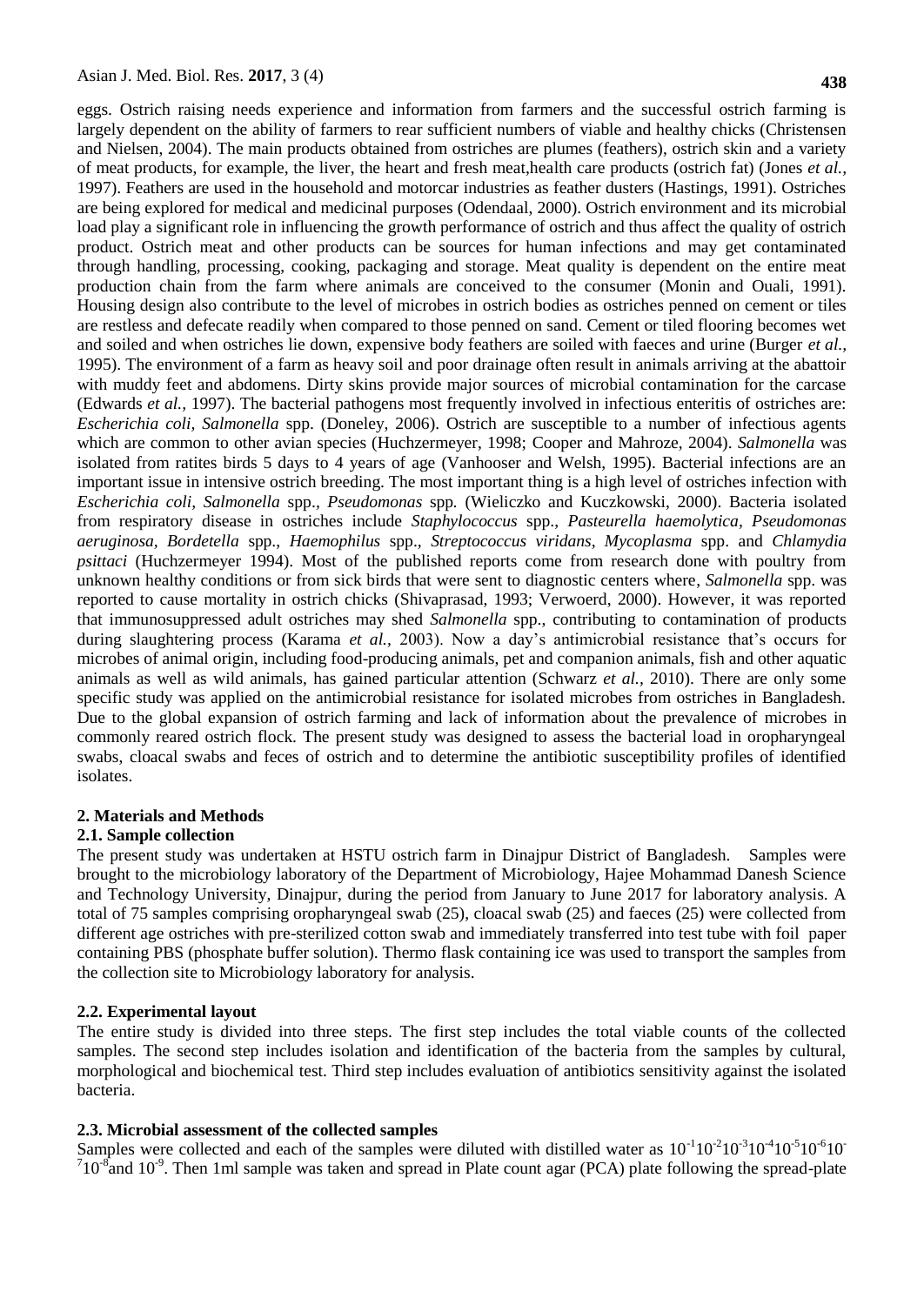method and incubate at 37ºC for 24 hours. The number of organisms per ml of original culture is calculated by multiplying the number of colonies counted by the dilution factor:

Number of cells per ml=number of colonies  $\times$  reciprocal of the dilution factor.

## **2.4. Cultivation and isolation of organisms**

Samples were collected and each of the samples diluted with distilled water as  $10^{-1}$ ,  $10^{-2}$ ,  $10^{-3}$ ,  $10^{-4}$ ,  $10^{-5}$  and  $10^{-6}$ and inoculated into nutrient agar. Then the petri dishes were marked properly and incubated at  $37 \degree$ C for  $24$ hours aerobically in bacteriological incubator. Then sub-cultured onto the MacConkey, SS agar, MSA agar and nutrient agar by streak plate method (Cheesbrough, 1985) to observe the colony morphology of *E. coli*, *Salmonella* spp., *Staphylococcus* spp. and *Bacillus* spp. These bacteria were repeatedly sub-cultured onto MacConkey, SS agar, MSA agar and nutrient agar until the pure cultures were obtained. Bacteriological examinations were carried out using standard method for aerobic bacteria (Brown, 2005). Pure cultures were achieved as per procedures described by OIE (2000), Merchant and Packer (1967).

## **2.5. Identification of associated bacteria**

Isolated organisms were subjected to various biochemical tests (Sugar fermentation test, Oxidase test, Catalase test, Indole test, MR Test, Voges-proskauer test, Simmon's citrate, Triple sugar iron agar, Mortility Indole Urease test and Selenite broth) as per the standard methods described by Cheesbrough (1985).

## **2.6. Antibiotic sensitivity test against isolated microbes**

To determine the drug sensitivity and resistance patterns of isolated organisms, we used different types of commercially available antimicrobial discs (Mast diagnostics Mersey side, UK.). The antibiotic resistance was determined by Kirby-Bauer disc diffusion technique using Mueller-Hinton agar (Difco), according to the recommendations of National Committee for Clinical Laboratory Standards (CLSI 2011). After overnight incubation at 37 °C, the diameter in millimeters of the zones of inhibition around each of the antimicrobial discs was recorded and categorized as resistant or sensitive in accordance with company recommendations. *E. coli, Salmonella* spp.*, Staphylococcus* spp., and *Bacillus* spp. isolates were tested for sensitivity to Levofloxacin  $(5\mu g)$ , Penicillin (10 units), amoxicillin (30  $\mu g$ ), Cefxime (5  $\mu g$ ), Feridoxin (10  $\mu g$ ), Ceftriaxone (30  $\mu g$ ), Chloramphenicol (30 µg), Gentamicin (10 µg), Nalidixic acid (30 µg), Vancomycin (30 µg), Azithromycin (15  $\mu$ g), Eryhromycin (15  $\mu$ g) and tetracycline (30  $\mu$ g).

# **2.7. Statistical analysis**

Data were analyzed using SPSS version 21. The chi-square  $(\chi^2)$  test was used to assess statistical differences between the groups. A p-value less than 0.05 were statistically considered significant.

# **3. Results**

## **3.1. Microbial assessment of collected samples by total viable counts**

During the study period a total 75 (25 orapharyngeal swab, 25 cloacal swabs and 25 feces) samples were collected from different ages of ostrich for total viable counts expressed as CFU which were shown in Table 1. In every case the average colony (CFU) were counted at 30 days interval. In case of orapharyngeal swab the average colony count on 90 days (3 months) were  $1.87 \times 10^9 \pm 0.037$  followed by 120 days were  $1.52 \times 10^9 \pm 0.054$ , 150 days were  $1.38 \times 10^{9} \pm 0.029$ , 180 days were  $1.38 \times 10^{9} \pm 0.029$  and 210 days were  $0.9 \times 10^{9} \pm 0.04$  respectively. In case of cloacal swab the average colony count on 90 days (3 months) were  $1.54 \times 10^9 \pm 0.022$  followed by 120 days were  $1.52\times10^{9} \pm 0.054$ , 150 days were  $1.39\times10^{9} \pm 0.01$ , 180 days were  $1.30\times10^{9} \pm 0.04$  and 210 days were  $0.69\times10^{9}$  ±0.019 respectively. In case of feces swab the average colony count on 90 days (3 months) were  $1.13\times10^{9}$  ±0.027 followed by 120 days were  $1.29\times10^{9}$  ±0.038, 150 days were  $1.52\times10^{9}$  ±0.027, 180 days were  $1.62 \times 10^{9} \pm 0.03$  and 210 days were  $1.83 \times 10^{9} \pm 0.04$  respectively.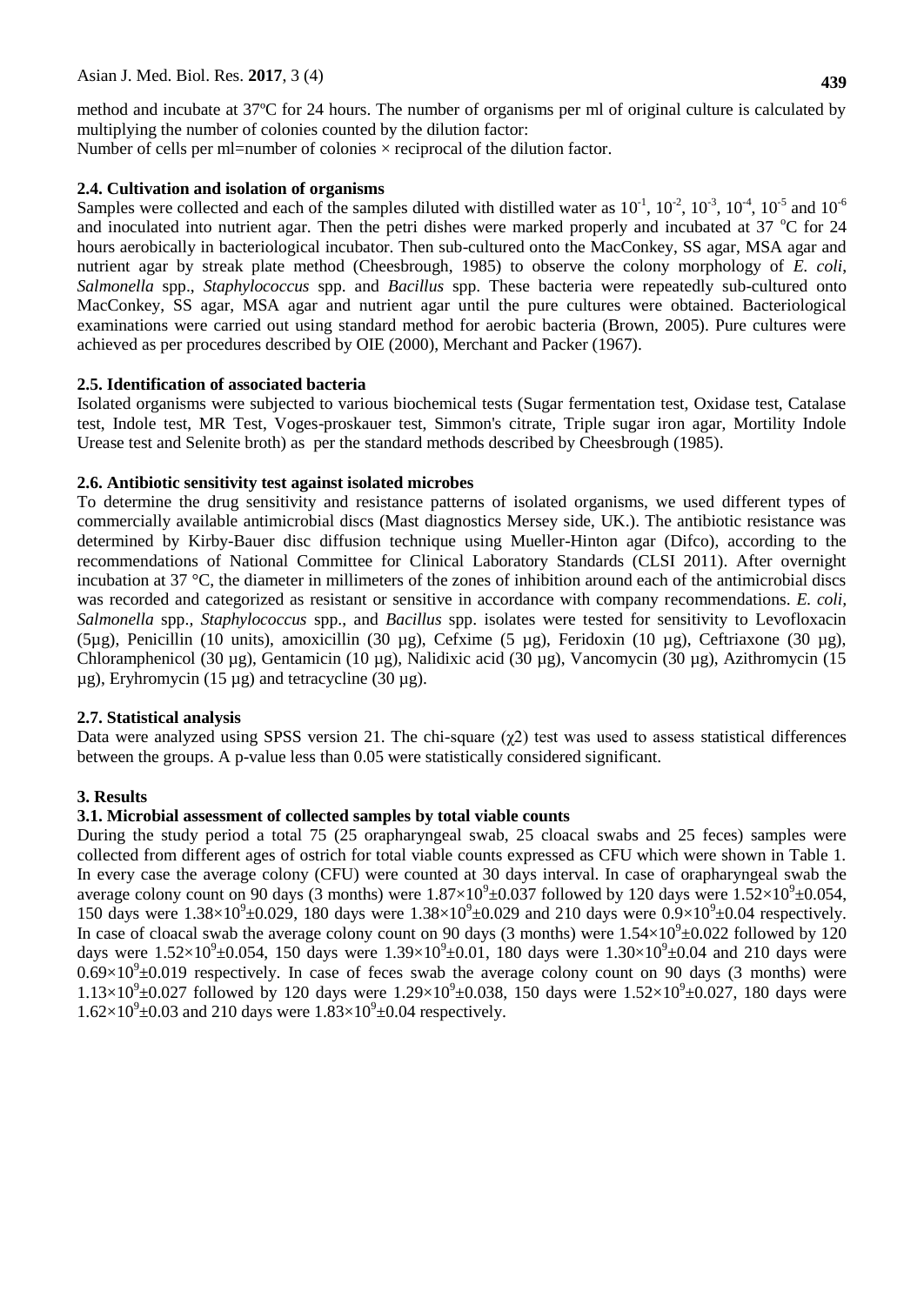| Age of ostriches<br>Sample and |                                           |                                                   |                                                  |                                                   |                                                     | Mean±                |       | P     |
|--------------------------------|-------------------------------------------|---------------------------------------------------|--------------------------------------------------|---------------------------------------------------|-----------------------------------------------------|----------------------|-------|-------|
| sample size                    | 3 months<br>$n=5$<br>$(Mean \pm)$<br>SEM) | 4 months<br>$n=5$<br>$(Mean \pm)$<br><b>SEM</b> ) | 5 months<br>$n=5$<br>(Mean $\pm$<br><b>SEM</b> ) | 6 months<br>$n=5$<br>$(Mean \pm)$<br><b>SEM</b> ) | 7<br>months<br>$n=5$<br>(Mean $\pm$<br><b>SEM</b> ) | <b>SEM</b><br>$N=25$ | test  | value |
| Oropharyngeal                  | $1.87\times10^{9}$                        | $1.52\times10^{9}$                                | $1.38\times10^{9}$                               | $1.11\times10^{9}$                                | $0.9\times10^{9}$                                   | $1.36\times10^{9}$   | 8.10  | 0.001 |
| swab $(n=25)$                  | $\pm 0.037$                               | $\pm 0.054$                                       | $\pm 0.029$                                      | $\pm 0.024$                                       | $\pm 0.04$                                          | $\pm 0.38$           |       |       |
| Cloacal swab                   | $1.54\times10^{9}$                        | $1.47\times10^{9}$                                | $1.39\times10^{9}$                               | $1.30\times10^{9}$                                | $0.69\times10^{9}$                                  | $1.28\times10^{9}$   | 8.39  | 0.001 |
| $(n=25)$                       | $\pm 0.022$                               | $\pm 0.057$                                       | $\pm 0.01$                                       | $\pm 0.04$                                        | $\pm 0.019$                                         | $\pm 0.34$           |       |       |
| Faeces $(n=25)$                | $1.13\times10^{9}$                        | $1.29\times10^{9}$                                | $1.52\times10^{9}$                               | $1.62\times10^{9}$                                | $1.83\times10^{9}$                                  | $1.48\times10^{9}$   | 12.02 | 0.00  |
|                                | $\pm 0.027$                               | $\pm 0.038$                                       | $+0.027$                                         | $\pm 0.03$                                        | $\pm 0.04$                                          | $\pm 0.27$           |       |       |

**Table 1. Total viable counts expressed as CFU for 75 samples (orapharyngeal swab, cloacal swab and faeces) of ostriches in different age group.** 

[SEM means Standard Error Mean]. P value <0.01 means significant at 1% level of significance

#### **3.2. Results of isolation of bacteria**

The results of isolation of bacteria from ostrich oropharyngeal swab, cloacal swab and faeces were shown in Tables 2, 3, 4 and 5. During the study period a total 75 (25 oropharyngeal swab, 25 cloacal swabs and 25 feces) samples were collected from different ages of ostrich for isolation of bacteria. In case of oropharyngeal swabs, 15 (60%) *Staphylococcus* spp., 3 (12%) *Salmonella* spp., 6 (24%) *Escherichia coli* and 1 (4%) *Bacillus* spp*.*  were identified. In case of cloacal swabs, 3 (12%) *Staphylococcus* spp., 8 (32%) *Salmonella* spp., 11 (44%) *Escherichia coli* and 3 (12%) *Bacillus* spp*.* were identified. In case of feces, 2 (8%) *Staphylococcus* spp., 10 (40%) *Salmonella* spp., 12 (48%) *Escherichia coli* and 1 (4%) *Bacillus* spp*.* were identified. Among 75 samples, 29 (38.66%) *Escherichia coli*, 21 (28%) *Salmonella* spp.*,* 20 (26.67%) *Staphylococcus* spp*.* and 5 (6.6%) *Bacillus* spp*.* were identified. In 25 oropharyngeal swab samples, *Staphylococcus* spp. was found higher 15 (60%) than other organisms but *Escherichia coli* were found higher both in cloacal 11 (44%) and faecal 12 (48%) samples.

**Table 2. Distribution of bacterial isolates identified on oropharyngial swab, clocal swab & feaces of ostrich.**

| <b>Bacterial isolets</b>   | Oropharyngeal swab | Cloacal swab | <b>Feacal swab</b> | Percentage $(\% )$ |
|----------------------------|--------------------|--------------|--------------------|--------------------|
| <i>Staphylococcus</i> spp. | 15(60%)            | 3(12%)       | 2(8%)              | 26.67              |
| Salmonella spp.            | 3(12%)             | 8 (32%)      | $10(40\%)$         | 28                 |
| Escherichia coli           | 6(24%)             | 11 (44%)     | 12 (48%)           | 38.66              |
| <i>Bacillus</i> spp.       | $(4\%)$            | 3(12%)       | $1(4\%)$           | 6.67               |
| Total number               | 25                 | 25           | 25                 | 100                |
| of isolates identified     |                    |              |                    |                    |

| Table 3. Bacterial species isolated from oropharyngeal swab samples of ostrich. |  |  |
|---------------------------------------------------------------------------------|--|--|
|                                                                                 |  |  |

| Sample size | <b>Isolated bacteria</b>   | <b>Positive isolate</b> | <b>Prevalence</b> $(\% )$ | * value | <b>P</b> value |
|-------------|----------------------------|-------------------------|---------------------------|---------|----------------|
|             | <i>Staphylococcus</i> spp. |                         | 60                        |         |                |
|             | Salmonella spp.            |                         |                           |         |                |
| 25          | Escherichia coli           |                         | 24                        | 24.48   | 0.00           |
|             | <i>Bacillus</i> spp.       |                         |                           |         |                |

P value <0.01 means significant at 1% level of significance

**Table 4. Bacterial species isolated from Cloacal swab samples of ostrich.** 

| Sample size | <b>Isolated bacteria</b>   | <b>Positive</b> | <b>Prevalence</b> $(\% )$ | $2 \times$ value | <b>P</b> value |
|-------------|----------------------------|-----------------|---------------------------|------------------|----------------|
|             | <i>Staphylococcus</i> spp. |                 |                           |                  |                |
|             | Salmonella spp.            |                 | 32                        | 9.97             | 0.019          |
|             | Escherichia coli           |                 | 44                        |                  |                |
|             | <i>Bacillus</i> spp.       |                 |                           |                  |                |

P value >0.01 means significant at 5% level of significance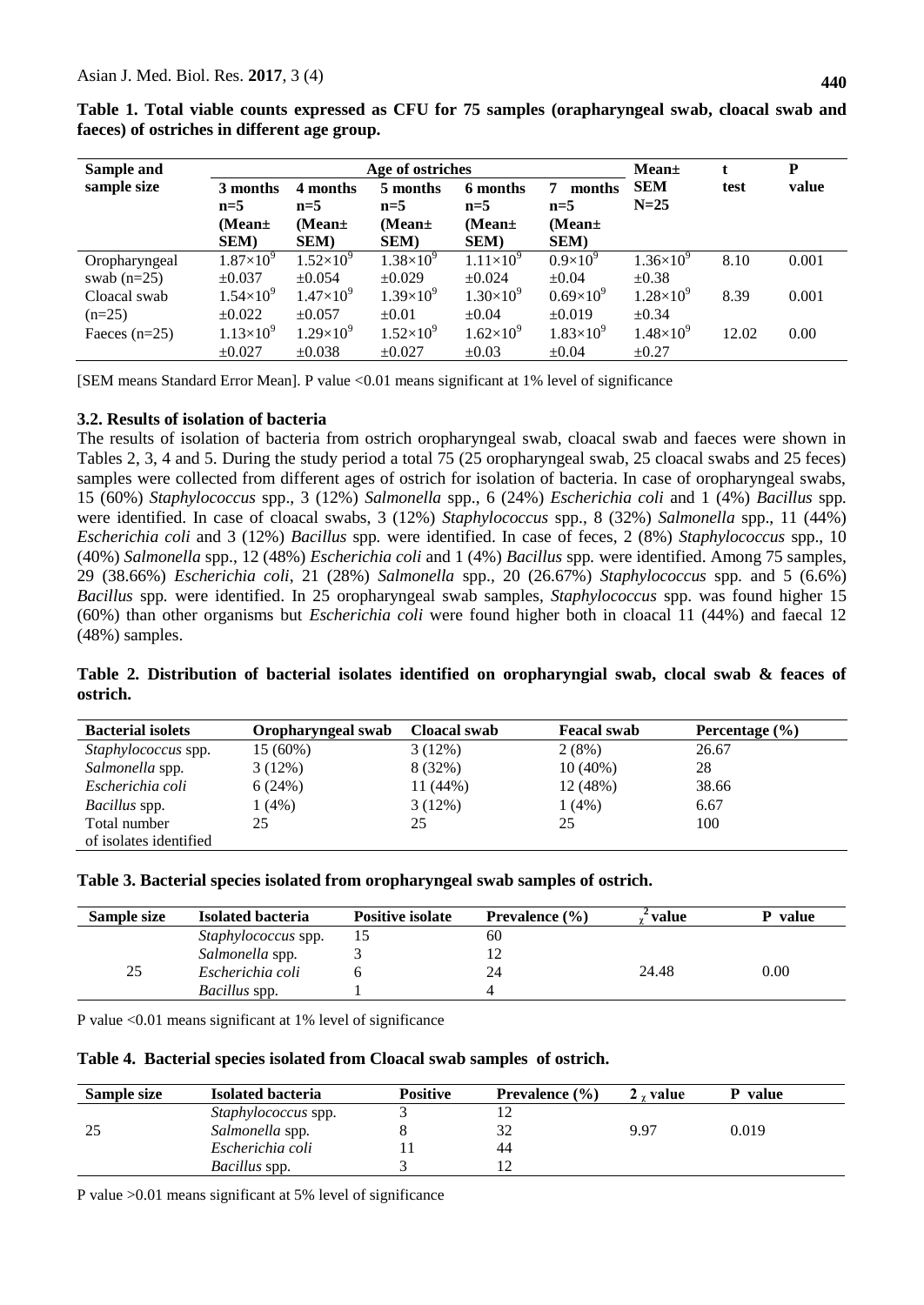| Sample size | <b>Isolated bacteria</b> | <b>Positive isolate</b> | <b>Prevalence</b> $(\% )$ | <i><b>*value</b></i> | P value |
|-------------|--------------------------|-------------------------|---------------------------|----------------------|---------|
|             | Staphylococcus spp.      |                         |                           |                      |         |
|             | Salmonella spp.          |                         | 40                        |                      |         |
| 25          | Escherichia coli         |                         | 48                        | 19.79                | 0.00    |
|             | <i>Bacillus</i> spp.     |                         |                           |                      |         |

## **Table 5. Bacterial species isolated from faces samples of ostrich.**

P value <0.01 means significant at 1% level of significance

#### **3.3. Identification of bacteria by different bacteriological methods**

#### **3.3.1. Results of cultural examination**

The cultural characteristics of *E. coli, Salmonella* spp., *Staphylococcus* and *Bacillus* spp., on various selective media are presented in Table 6.

## **Table 6. The results of cultural characteristics of the bacteria isolated from oropharyngeal swab, cloacal swab and faeces of ostrich.**

|    | Serial No. Name of bacteria | Name of media    | <b>Colony</b> characteristics                     |
|----|-----------------------------|------------------|---------------------------------------------------|
| 01 | E. coli                     | Nutrient Agar    | Large, mucoid, white colony                       |
|    |                             | MacConkey's Agar | Produce large mucoid rose pink colony             |
|    |                             | EMB agar         | Metallic sheen(greenish black) colony             |
| 02 | <i>Staphylococcus</i> spp.  | Nutrient Agar    | Black colour/non-colour smooth, glistening colony |
|    |                             | Staphylococcus   | Yellow colony                                     |
|    |                             | Agar No.110      |                                                   |
|    |                             | Blood Agar       | $\beta$ -hemolytic colony                         |
| 03 | Salmonella spp.             | MacConkey agar   | Small, white, translucent dew drop like colony    |
|    |                             | SS agar          | Opaque, smooth, round with black centered colony  |
| 04 | <i>Bacillus</i> spp.        | Nutrient Agar    | Grayish white color with Medusa head colony       |
|    |                             | Soft Agar        | Thick, grayish white or cream colored colony      |

## **3.3.2. Results of biochemical tests of samples isolated from oropharyngeal swab, cloacal swab and faeces of ostrich**

The results of biochemical tests of isolated bacteria are shown in Table 7.

## **Table 7. Results of biochemical tests for the representative isolates.**

| <b>Serial No.</b> | OXI                      | Ind                      | МR                       | VP                       | <b>SC</b>                | <b>TSI</b> | MIU | SВ | <b>Result</b>        |
|-------------------|--------------------------|--------------------------|--------------------------|--------------------------|--------------------------|------------|-----|----|----------------------|
|                   | $\overline{\phantom{0}}$ |                          |                          | $\overline{\phantom{0}}$ | $\overline{\phantom{0}}$ |            |     |    | E. coli              |
|                   | $\overline{\phantom{0}}$ | $\overline{\phantom{a}}$ |                          |                          |                          | YR         |     |    | Salmonella           |
|                   |                          | $\overline{\phantom{a}}$ |                          | $\overline{\phantom{0}}$ | $\overline{\phantom{a}}$ | YR         |     |    | Staphylococcus spp.  |
|                   | $\overline{\phantom{a}}$ | $\overline{\phantom{a}}$ | $\overline{\phantom{a}}$ | $\overline{\phantom{0}}$ | $\overline{\phantom{a}}$ | YR         |     |    | <i>Bacillus</i> spp. |

[Legands: + = positive, - = negative, OXI= Oxidase, CT= Catalase, Ind= Indole, MR= Methyl Red, VP= Voges-Proskaur, SC= Simmons Citrate, TSI= Triple Sugar Iron, MIU=

Motility Indole Urease, SB= Selenite broth]

## **3.4. Results of antibiotic sensitivity test**

A total of four isolates such as *E. coli*, *Salmonella* spp., *Staphylococcus* spp*.* and *Bacillus* spp. obtained from oropheryngial swab, clocal swab and feces samples of ostrich were subjected to antibiotic sensitivity assay as shown in Tables 8 and 9.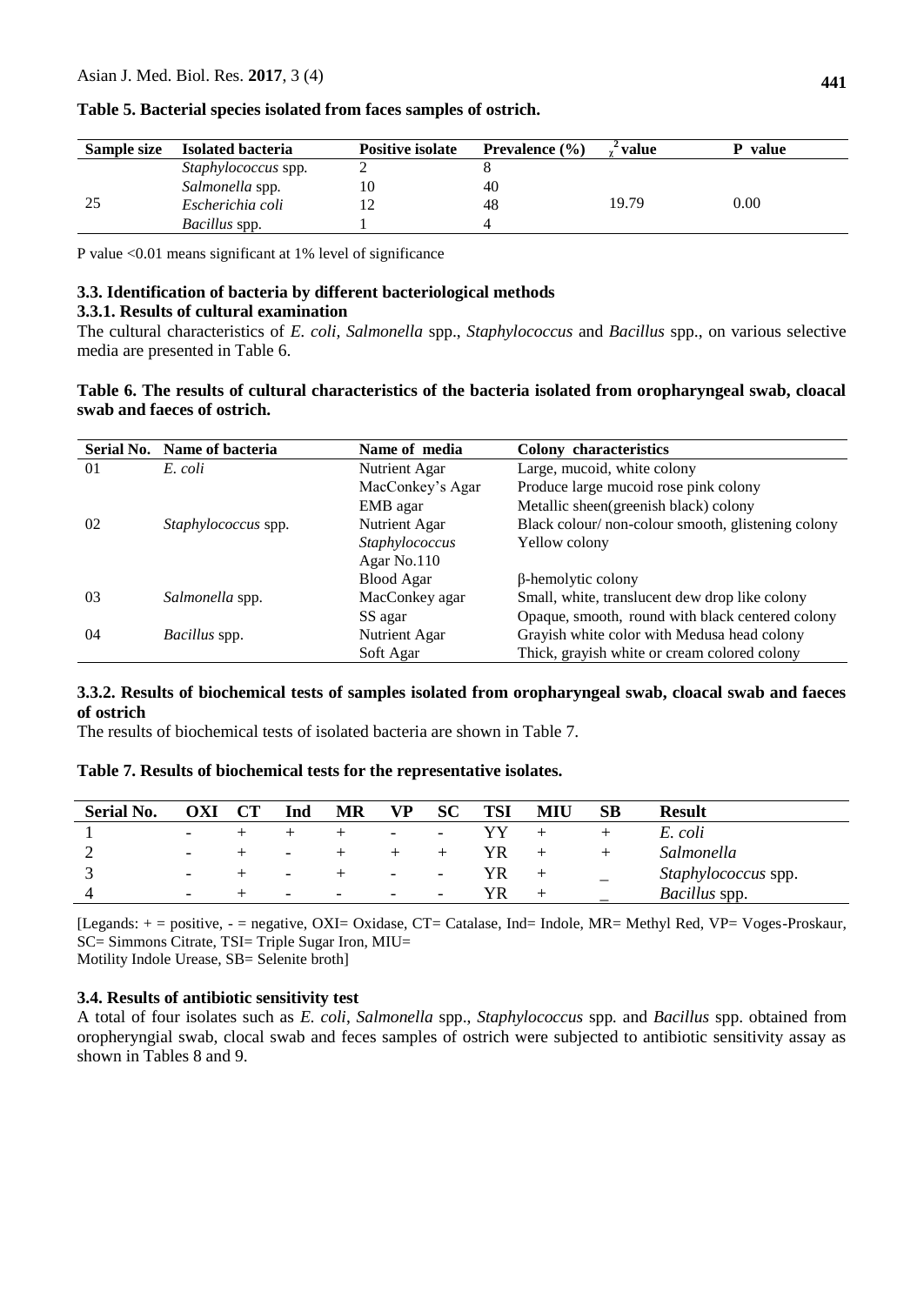| <b>Antimicrobial agents</b> |                                                          | E. coli |                |                                       | Salmonella spp. |                |
|-----------------------------|----------------------------------------------------------|---------|----------------|---------------------------------------|-----------------|----------------|
|                             | <b>Diameter</b><br>of zone inhibition<br>$(\mathbf{mm})$ | of      | Interpretation | <b>Diameter</b><br>of inhibition (mm) | of zone         | Interpretation |
| Levofloxacin                | 17                                                       | S       |                | -                                     |                 | $\mathbb{R}$   |
| Amoxicillin                 |                                                          | R       |                |                                       |                 | R              |
| Feridoxin                   |                                                          | R       |                |                                       |                 | R              |
| Cefxime                     |                                                          | R       |                |                                       |                 | R              |
| Chloramphenicol             |                                                          | R       |                |                                       |                 | R              |
| Gentamicin                  | 24                                                       |         |                |                                       |                 | R              |
| Nalidixic acid              |                                                          | R       |                |                                       |                 | $\mathbb{R}$   |
| Azithromycin                |                                                          | R       |                | 18                                    |                 | S              |
| Erythromycin                | 22                                                       |         |                |                                       |                 | R              |
| Tetracycline                |                                                          | R       |                |                                       |                 | R              |
| Ceftriaxone                 |                                                          | R       |                |                                       |                 | $\mathbb{R}$   |
| Vancomycin                  | 15                                                       | C       |                |                                       |                 | R              |

#### **Table 8. Antimicrobial susceptibility profile of** *E. coli* **and** *Salmonella* **spp.**

Note: S=Sensitive, R=Resistant, I=Intermidate.

**Table 9. Antimicrobial profile of** *Staphylococcus* **spp. and** *Bacillus* **spp.**

| <b>Antimicrobial agents</b> |                                                     | Staphylococcus spp. | <b>Bacillus</b> spp.                             |                   |
|-----------------------------|-----------------------------------------------------|---------------------|--------------------------------------------------|-------------------|
|                             | <b>Diameter</b><br>of<br>zone of inhibition<br>(mm) | Interpretation      | of zone<br><b>Diameter</b><br>of inhibition (mm) | Interpretation    |
| Levofloxacin                | 18                                                  | S                   | 18                                               | S                 |
| Penicillin                  |                                                     | R                   |                                                  | R                 |
| Amoxicillin                 |                                                     | R                   |                                                  | R                 |
| Feridoxin                   |                                                     | R                   |                                                  | R                 |
| Cefxime                     | 19                                                  | r.                  | 19                                               | Ő                 |
| Chloramphenicol             |                                                     | R                   |                                                  | R                 |
| Gentamicin                  | 14                                                  | S                   | 14                                               | Ő                 |
| Nalidixic acid              |                                                     | R                   |                                                  | R                 |
| Azithromycin                |                                                     | R                   |                                                  | R                 |
| Erythromycin                | 22                                                  | S                   | 22                                               | $\mathbf{C}$<br>C |
| Tetracycline                |                                                     | R                   |                                                  | R                 |
| Ceftriaxone                 |                                                     | R                   |                                                  | R                 |
| Vancomycin                  | 17                                                  | S                   | 17                                               | ົ                 |

Note: S=Sensitive, R=Resistant, I=Intermidate.

#### **4. Discussion**

Ostrich farming system is not common in Bangladesh. At HSTU ostrich farms they fed many type of food items like vegetables, leaves, tubewell water which are contaminated with different type of microorganisms leading to frequent infections. Perhaps this was the first study about ostrich in Dinajpur, Bangladesh to monitor the microbial assessment in oropharyngeal swab, cloacal swab and fecal samples of ostrich and also update knowledge on antimicrobial sensitivity of isolated organisms. In the present study, the result of total viable counts was expressed by CFU (colony forming unit). In every case the average CFU was counted at 30 days interval. The mean colony counts in oropharyngeal swab, cloacal swab and feces samples were  $1.36\times10^{9} \pm 0.38$ ,  $1.28 \times 10^{9} \pm 0.34$  and  $1.48 \times 10^{9} \pm 0.27$ , respectively. The present findings revealed that the total viable count recorded in oropharyngeal swab and cloacal swab shown higher in three (3) months age group and gradually lower in 7 months age. On the other hand, the results of total viable count was increased in feces samples with the increased age of ostrich.

In a previous study there were very little information about total viable colony count in ostrich and the result was aggred with Cook *et al*. (1997). In Newzeland detected a maximum areas viable count was log 2.11 for ostrich carcass. But in USA shown that counts was about log 6.0 for ostrich carcass (Sofos *et al*., 1999). Gill *et*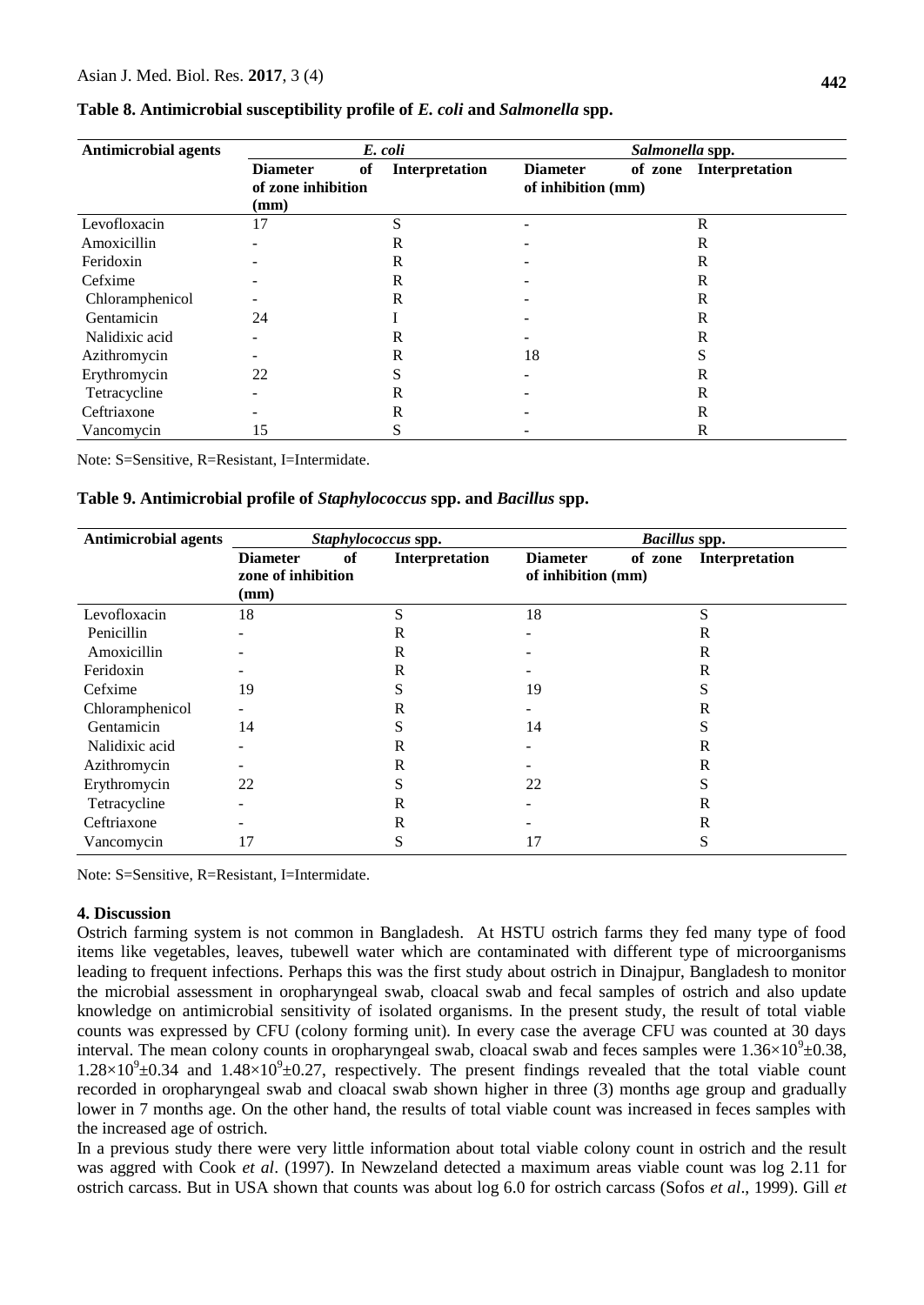*al*. (2000) estimated log mean APC numbers of ostriches and emus were greater than the corresponding values estimated for beef carcasses. In this study, the results shown that ostriches were potential reservoirs for *Salmonella* spp., *E. coli*, *Staphylococcus* spp. and *Bacillus* spp. These bacteria are important pathogens for human and other animals. Overall cultural prevalence of *E. coli* isolates were 29 (38.66%) which was lower than the observation of Gill and Jones (1996). *E. coli* was the most frequently isolated bacterium in the study. This finding correlates with the observation that *E. coli* is the predominant enteric bacteria isolated from ostrich chicks suffering from enteritis (Verwoerd *et al*., 1998). In the present study, overall cultural prevalence of *Salmonella* spp. was 20 (26.67%). More (1996) and Welsh *et al*. (1997b) studied in 3 different serotypes of *Salmonella* isolated from ostriches. Concerning the occurrence of *S. aureus* which is not usually detected in the intestinal tract of ostrich (Notermans *et al*., 1982) but in this study *Staphylococcus* spp. 3(12%) observed in cloacal swab. In this study, the overall cultural prevalence of *Bacillus* spp. was 5 (6.6%) which was little lower than the findings of Hassan *et al.* (2016).

On antibiogram study isolated *Escherichia coli* were more sensitive to Levofloxacin, while more resistant to Tetracycline, Penicillin, Chloramphenicol, Erythromycin, Feridoxin, Amoxicillin, Gentamicin, Ceftriaxone, Nalidixic acid, Azithromycin, Vancomycin. Sahinduran (2004) stated in his study that isolated *Escherichia coli* were the most susceptible to amoxycillin and clavulanic acid combinations. In this study isolated *Salmonella*  spp. were sensitive to Azithromycin, while resistant to Tetracycline, Penicillin, Chloramphenicol, Erythromycin, amoxicillin, Amoxicillin, Gentamicin, Ceftriaxone, Nalidixic acid, Levofloxacin and Vancomycin. But in a previous study by Yadav *et al*. (2017) at Chittagong, Bangladesh *Salmonella* isolates from ostriches were found resistance to Amoxicillin, Ampicillin, Oxytetracycline, Cotrimoxazole, Azithromycin and Erythromycin followed by Colistin sulfate 83.33%, Pefloxacin 38.88%, Enrofloxacin 38.88%, Gentamycin 11.1% and Ceftriaxone 0% which was relevant to the study. In a previous study by Hassan *et al*. (2014) at Chittagong, Bangladesh, *Salmonella* isolates from layer poultry were found 100% resistant to Amoxicillin and Tetracycline followed by Enrofloxacin (87.5%), Ciprofloxacin (87.5%), Pefloxacin (87.5%), Doxycycline (50%), Colistin (50%) and Kanamycin (50%) and isolates showed high sensitivity (100%) to Gentamicin and Neomycin are similar to our findings. In this study, isolated *Staphylococcus* spp*.* and *Bacillus* spp. were more sensitive to Levofloxacin, Azithromycin, Cefxime, Erythromycin, Vancomycin and Erythromycin respectively while more resistant to tetracycline, Penicillin, Chloramphenicol, amoxicillin and amoxicillin, respectively. Sahinduran (2004) also stated that on his antibiogram results, isolated microbial agents were the most susceptible to amoxycillin and clavulanic acid combinations. In present study, a range of bacterial flora was isolated from the samples, indicating the presence of these organisms in the healthy ostriches that living in HSTU ostrich farm. These findings was in accordance with some reports about birds and ruminant that reported as potential pathogens for humans and animals (Bengmark, 1998).

In order to obtain the appropriate microbial assessment in different samples of ostrich, this study should be continued by high population in different farms with defined variable into the future.

#### **5. Conclusions**

The results collected during this study indicate that ostriches are susceptible to a number of microbial agents which are common to other avian species. Ostrich oropharyngeal swab is one of the most important sources of *Staphylococcus* spp, cloacal swab and feacal samples are the sources of *E. coli* and *Salmonella* spp, few percentage of *Bacillus* spp found every sample in ostrich farm. These isolated organisms may be transmitting to human. The prevalence of these microorganism in ostrich environment depend mainly on the degree of the hygienic measures used in each farm. Poor sanitation and handling of captive ostrich could be a source of contamination. Antibiotic resistance of isolated organisms are also considered as an important problem. Proper choice of antimicrobials and strict bio-security measure should be relevant for the ostrich farms. As ostrich farming is gaining attention as an emerging industry in Bangladesh, therefore this type of study will be beneficial for the stockholders and prescribers and also ostrich owners. Finally, it may be concluding that the logical use of antibiotics must be adopted in ostrich farms reared in Bangladesh for prevention the appearance of multidrug resistance bacteria. Moreover proper measures should be taken to ward off zoonotic diseases in peoples who are related to ostrich farming.

#### **Acknowledgments**

This research work was supported by Department of Microbiology, Hajee Mohammad Danesh Science and Technology University, Dinajpur, Bangladesh.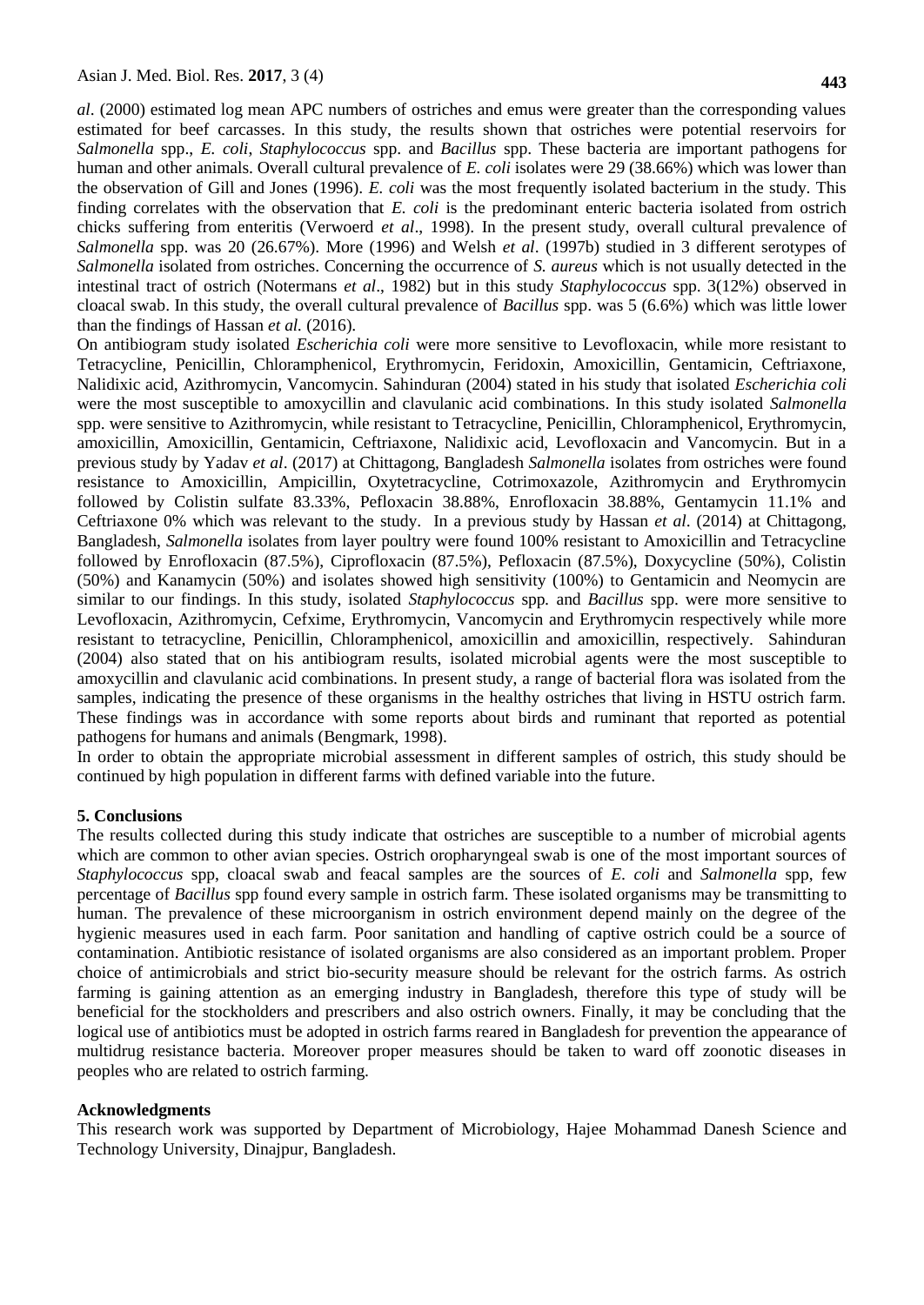#### **Conflict of interest**

None to declare.

#### **References**

- Bertram BCR, 1992. The ostrich communal nesting system. In: Krebs J.R. &Clutton Brocks T.H. (Eds), Monographs in Behaviour and Ecology, Princeton University Press, Princeton New Jersey, 30-32.
- Bengmark S, 1998. Ecological control of the gastrointestinal tract. The role of probiotic flora. Gut, 42: 2-7.
- Brown AE, 2005. Benson's Microbiological Applications: Laboratory Manual in General Microbiology (Reidy, P.E. and Fornango, J.S., Eds.). McGraw-Hill, Inc., New York.
- Burger WP, B Peyrot, A Bekker, B Swart, LP Theron, M De-Jesus and E Van Zyl, 1995. Microbiological assessment of two methods of ostrich lairage - on sand and cement flooring at an ostrich abattoir. Directorate of Veterinary Public Health, Private Bag X138, Pretoria, 0001, South Africa.
- Cheesbrough M, 1985. Medical laboratory manual for tropical countries.I.stedi.Vol 2. Microbiology. English Language Book Society, London. pp. 400-480.
- CLSI, 2011. Performance Standards for Antimicrobial Susceptibility Testing; TwentyFifth Informational Supplement. CLSI document M100-S25. Wayne, PA: Clinical and Laboratory Standards Institute**.**
- Christensen JW and BL Nielsen, 2004. Environmental enrichment for ostrich, Struthiocamelus, chicks. Animal Welfare, 13: 119-124.
- Cook RL, SC Hathaway, JCL Harrisson and NH Armitage, 1997. Microbial baselinerd survey of New Zealand bovine carcasses: A Preliminary Report. Presented at 43 International Congress of Meat Science and Technology, 23–1 August, Auckland, Australia.
- Cooper RG and KM Mahroze, 2004. Anatomy and physiology of the gastro-intestinal tract and growth curves of the ostrich (*Struthio camelus*). Anim Sci J., 75: 491-498.
- Doneley B, 2006. Diseases of the gastrointestinal tract. Pages 976–980 in Clinical Avian Medicine, Vol. 2.G. J. Harrison, and T. L. Lightfoot, ed. Spix Publishing, FL.
- Edwards D, AM Johnston and GC Mead, 1997. Meat Inspection: An overview of present practices and future trends. The Veterinary Journal, 154: 135-147.
- Gill CO and T Jones T, 1996. Microbiological sampling by excision or swabbing. Journal of Food Protection, 63: 167-173.
- Gill CO, T Jones, J Bryant and DA Brereton, 2000. The microbiological conditions of the carcasses of six species after dressing at a small abattoir. Food Microbiology, 17: 233-239.
- Hallam MG, 1992. The topaz introduction to practical ostrich farming. Superior Print and Packaging, 44A Plymouth Road, Harare, Zimbabwe, 2.
- Hastings MY, 1991. Ostrich Farming. "Biordah" Winchelsea Vic, Armidale, New South Wales 2351, Australia, 31.
- Hassan GC, Z Payman, N Donya, MA Ebrahim and BA Hamed, 2016. Identification of ostriches (*Struthio camelus*) gastrointestinal bacterial floraand characterization of the antibioticresistance profile of *Salmonella*  serovars isolated from North-West of Iran. Academic Center for Education, Culture and Research, 1: 1.
- Hildebrandt G and K Raucher, 1999. Ostrich husbandry in Germany/Ostrich meat from Namibia A case study. Berliner und Munchener Tierarztliche Wochenschrift, 112: 146-152.
- Huchzermeyer FW, 1994. Ostrich Disease. Agricultural Research Council, Pretoria, South Africa, 175-192.
- Huchzermeyer FW, 1998. Disease of ostriches and other ratites. Agricultural Research Council, Onderstepoort Veterinary Institute, Republic of South Africa, 304.
- Jones SM, WM Robertson and D Breton, 1997. Ostrich meats. Agriculture and Agri-food Canada, Lacombe Research Centre, TOC1 SO Alberta, Canada 1-5.
- Karama M, A Jesus, and CVeary, 2003. Microbial quality of ostrich carcasses produced at an export-approved South African abattoir. J. Food Prot., 66: 878-881.
- Monin G and A Ouali, 1991. Muscle differentiation and meat quality In: Lawrie R (Ed) Developments in meat science, Elsevier Applied Science, London, 89-157.
- More SJ, 1996. The performance of farmed ostrich chicks in eastern Australia. Prev. Vet. Med., 29:91–106.
- Merchant IA and RA Packer, 1967. Veterinary bacteriology and virology, 7th edn. The Iowa University Press, Ames, Iowa, USA. 286-306.
- Notermans S, J Dufresne and WJ Van Leeuwen, 1982. Contamination of broiler chickens by *Staphylococcus aureus* during processing; incidence and origin. Journal of Applied Bacteriology, 52: 275.
- Office International des Epizooties (OIE), 2000. Manual of standards for diagnostics tests and vaccines.